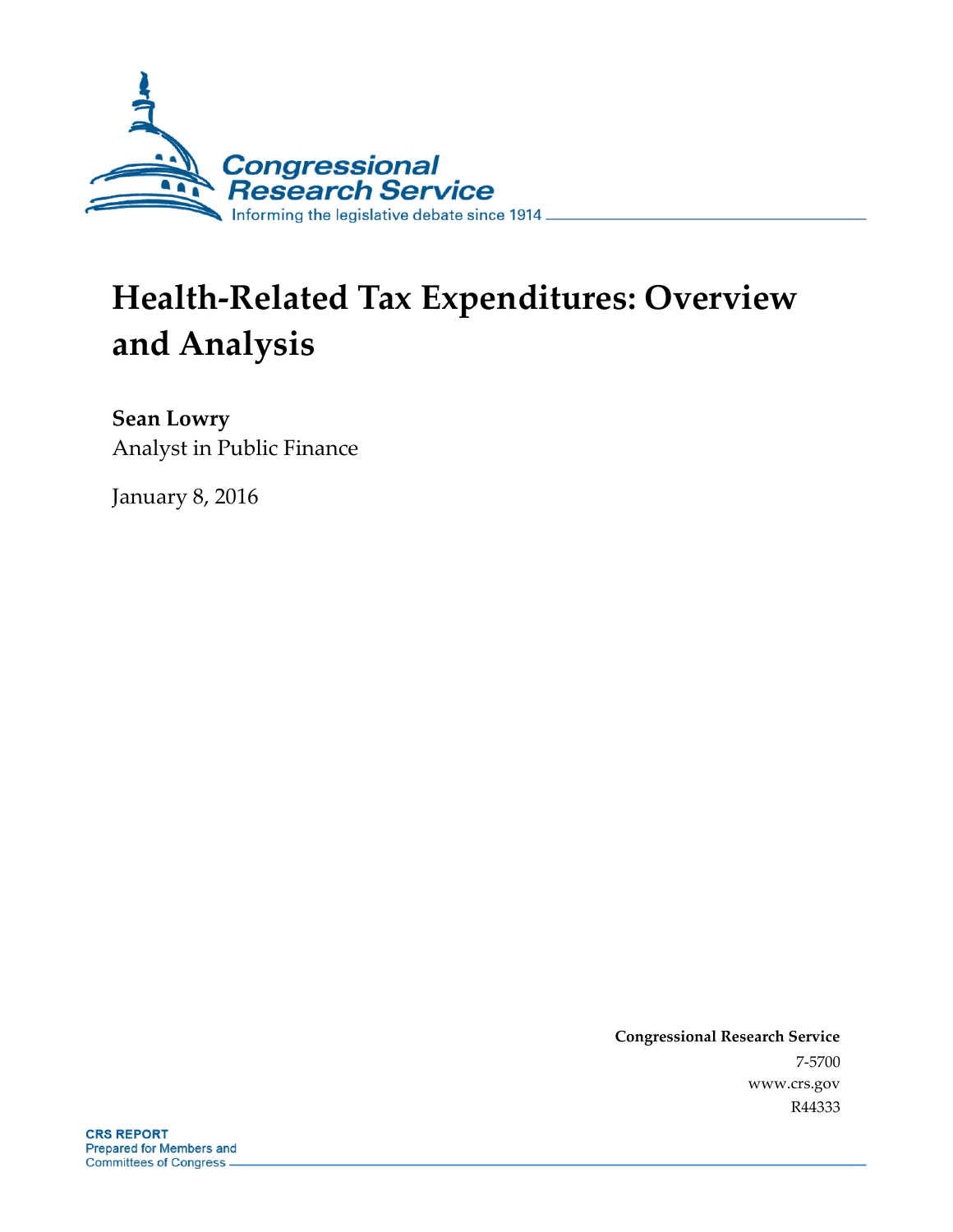## **Summary**

Public and private health care spending is growing due to increased enrollment in health insurance, demographic changes of an aging society, and the expansion of government programs, among other reasons. While much attention is being paid to the budgetary cost of outlays from the largest federally funded health programs (Medicare, Medicaid, and the Children's Health Insurance Program), the implicit subsidies in the Internal Revenue Code for the provision of private- and publicly-provided health insurance are sometimes less prominent in public debates. These subsidies are *tax expenditures*, or provisions that confer preferential tax status to certain forms of income, and result in revenue foregone.

This report primarily analyzes health-related tax expenditures, or tax expenditures associated with health and Medicare. As of FY2015, JCT identified 14 health tax expenditures. From FY1974 to FY2014, JCT had been identifying three Medicare-related tax expenditures based on the taxexcluded value of benefits in excess of insurance payments (not the total value of benefits).

The single largest tax expenditure is the tax exclusion for employer-sponsored insurance and health coverage (ESI). From FY2015 to FY2019, JCT estimates that the annual tax expenditure amount for the ESI tax exclusion will increase from \$145.5 billion to \$169.4 billion. The second largest health tax expenditure is for subsidies for insurance purchased in the exchanges (i.e., the advance premium tax credits, or APTCs). From FY2015 to FY2019, JCT estimates that the annual tax expenditure amount for APTCs will increase from \$29.6 billion to \$84.8 billion.

Congressional interest in health-related tax expenditures could be related to the value of healthrelated tax expenditures over time, their value relative to total revenue collected, and how they compare to the value of discretionary and mandatory outlays for health.

Health-related tax expenditures have increased in value over time, after adjusting for inflation in constant 2014 dollars. From FY1974 to FY2014, real health-related tax expenditures have increased, on average, at an annual rate of 7.5%. Looking forward, the nominal value of health tax expenditures is estimated to increase from \$210.4 billion in FY2015 to \$296.2 billion in FY2019.

Health-related tax expenditures have also increased in value relative to total revenue collected, from 1.9% in FY1974 to 8.4% in FY2014. In other words, health-related tax expenditures have generally increased at a rate greater than the growth of total revenue collections.

Over this FY1974 to FY2014 period, the value of health-related tax expenditures as a percent of GDP exceeded health discretionary outlays, but were still much less than health mandatory outlays according to analyses of Office and Management and Budget (OMB) data on health and Medicare spending.

This report analyzes these provisions at the level of a budget function, rather than focusing any single provision. For more information on individual health tax expenditures, see CRS Committee Print CP10001, *Tax Expenditures: Compendium of Background Material on Individual Provisions — A Committee Print Prepared for the Senate Committee on the Budget*, by Jane G. Gravelle et al. For broader analysis of tax expenditures and comparisons of different categories of tax expenditures, by budget function, see CRS Report R44012, *Tax Expenditures: Overview and Analysis*, by Donald J. Marples, Tax Expenditures: Overview and Analysis, by Donald J. Marples.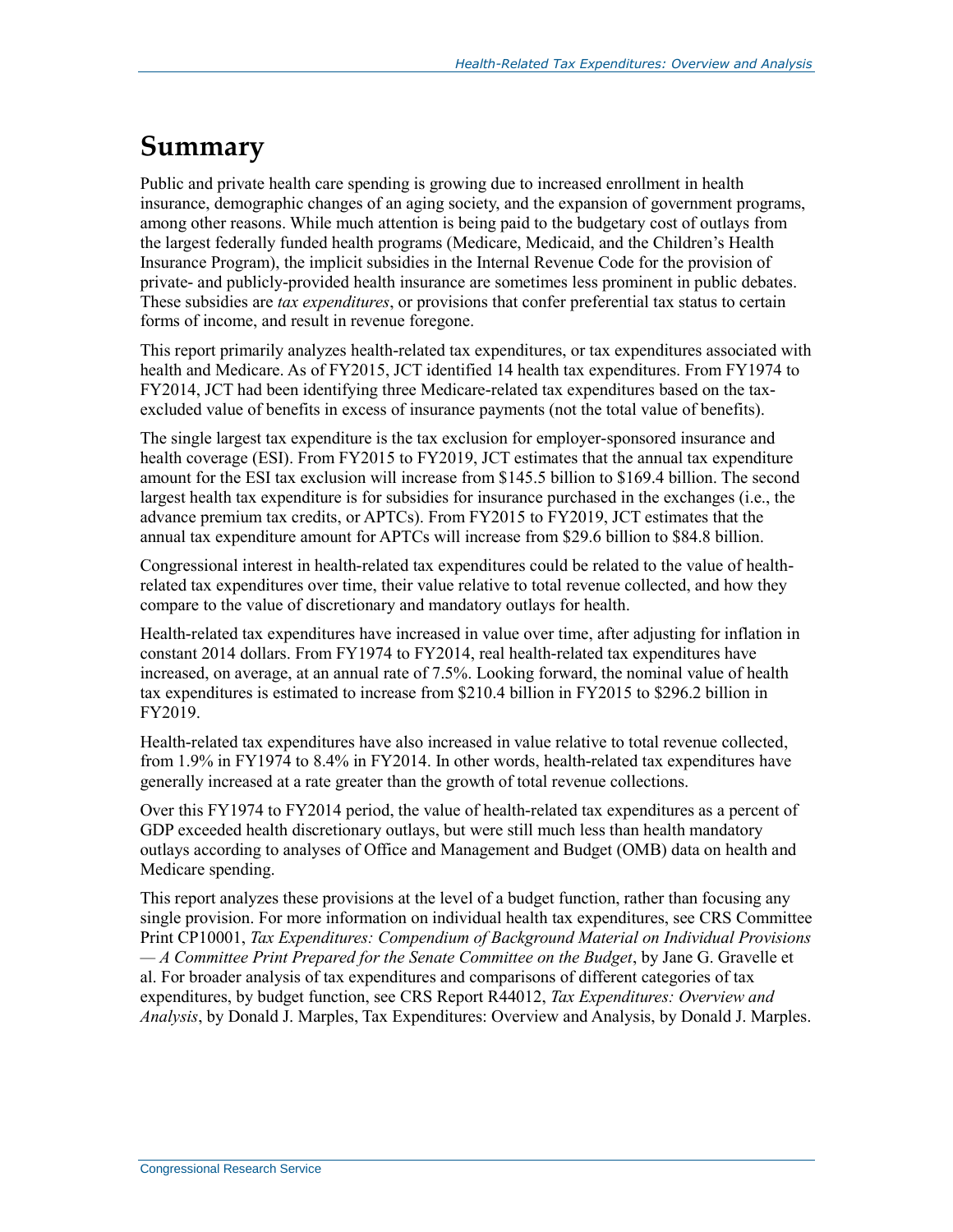## **Contents**

### **Figures**

| Figure 1. Health-Related Tax Expenditures, FY1974-FY2019, Nominal and Inflation- |  |
|----------------------------------------------------------------------------------|--|
| Figure 2. Health-Related Tax Expenditures, Relative to Total Revenue Collected,  |  |
| Figure 3. Health and Medicare, Tax Expenditures vs. Outlays, as a Share of Gross |  |

### **Tables**

|--|--|

### **Appendixes**

### **Contacts**

|--|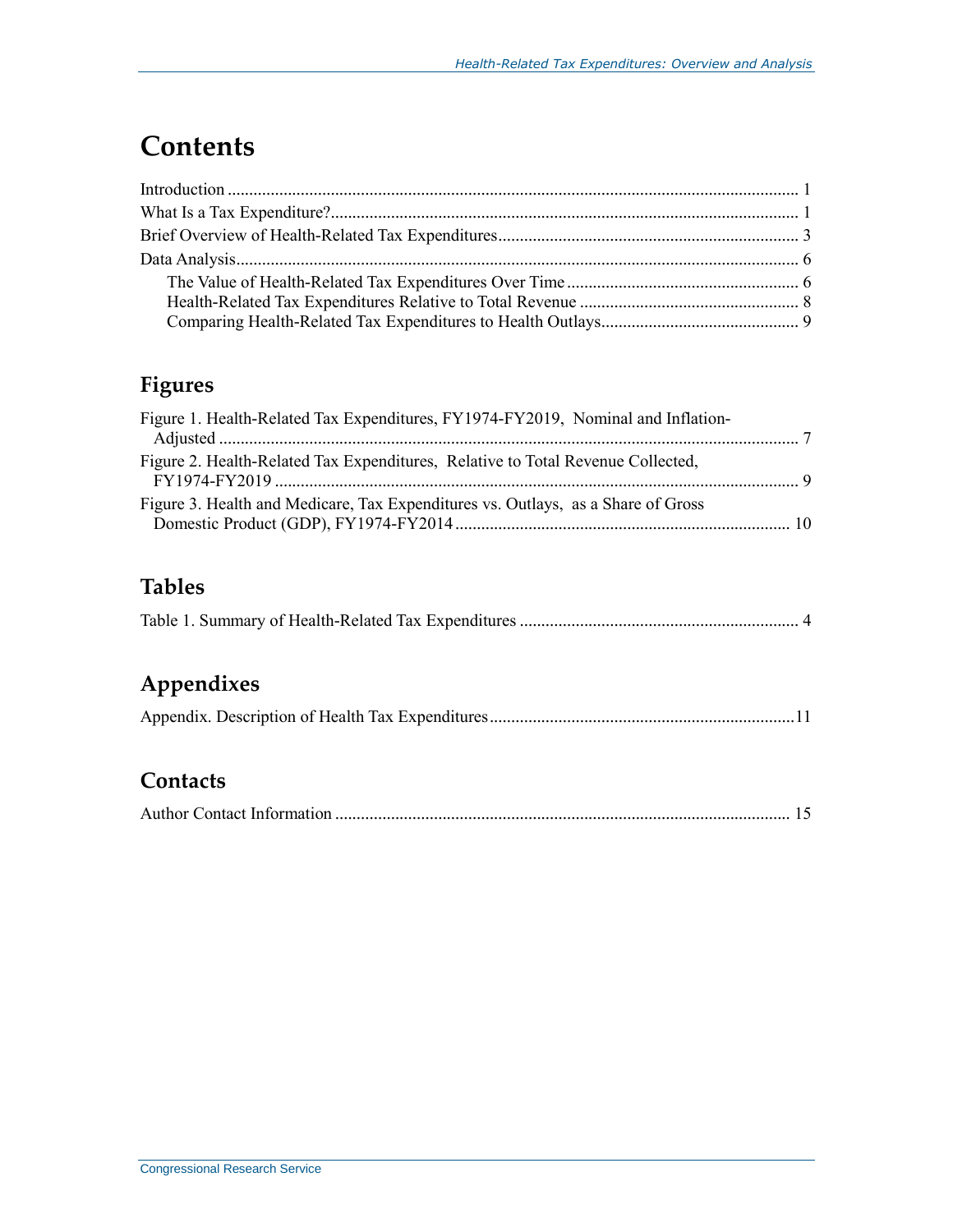## **Introduction**

Public and private health care spending is growing due to increased enrollment in health insurance, demographic changes of an aging society, and the expansion of government programs, among other reasons. While much attention is being paid to the budgetary cost of outlays from the largest federally funded health programs (Medicare and Medicaid), the implicit subsidies in the Internal Revenue Code for the provision of private and publicly provided health care are sometimes overlooked in public debates. These subsidies come in the form of *tax expenditures*, or provisions that confer preferential tax status to certain forms of income, and result in revenue foregone.

Congressional attention to health-related tax expenditures could be related to a number of questions, such as:

- What is the value of health-related tax expenditures? How has it changed over time? Has the value of these tax expenditures increased since enactment of the Patient Protection and Affordable Care Act (ACA; P.L. 111-148, as amended)?
- How has the value of health-related tax expenditures changed relative to the value of total revenue collected?
- What was the size of health tax expenditures relative to discretionary and mandatory outlays on health programs in past years? Likewise, has federal support for health grown more in the form of direct outlays or indirectly through revenue losses attributable to tax expenditures?

To provide some insights into these questions, this report analyzes historical data on healthrelated tax expenditure estimates published by the Joint Committee on Taxation (JCT). This report analyzes these tax expenditures together at the budget function level, rather than focusing on the size of any single provision.

For more information on individual tax expenditures, see CRS Committee Print CP10001, *Tax Expenditures: Compendium of Background Material on Individual Provisions — A Committee Print Prepared for the Senate Committee on the Budget*, by Jane G. Gravelle et al. For broader analysis of tax expenditures and comparisons of different categories of tax expenditures, by budget function, see CRS Report R44012, *Tax Expenditures: Overview and Analysis*, by Donald J. Marples.

## **What Is a Tax Expenditure?**

This report relies on the tax expenditure definition and estimation methodology used by the Joint Committee on Taxation (JCT). To define tax expenditures, JCT refers to the Congressional Budget and Impoundment Control Act of 1974 (P.L. 93-344; Budget Act), which defines tax expenditures as

… revenue losses attributable to provisions of the Federal tax laws which allow a special exclusion, exemption, or deduction from gross income or which provide a special credit, a preferential rate of tax, or a deferral of tax liability…

JCT uses a modified Haig-Simons baseline definition of income (consumption plus changes in net wealth in a given period).<sup>1</sup> Provisions considered "tax expenditures" cause a divergence from

 $1$  The Joint Committee on Taxation (JCT) baseline is larger than income as reported on tax returns (in part, because it (continued...)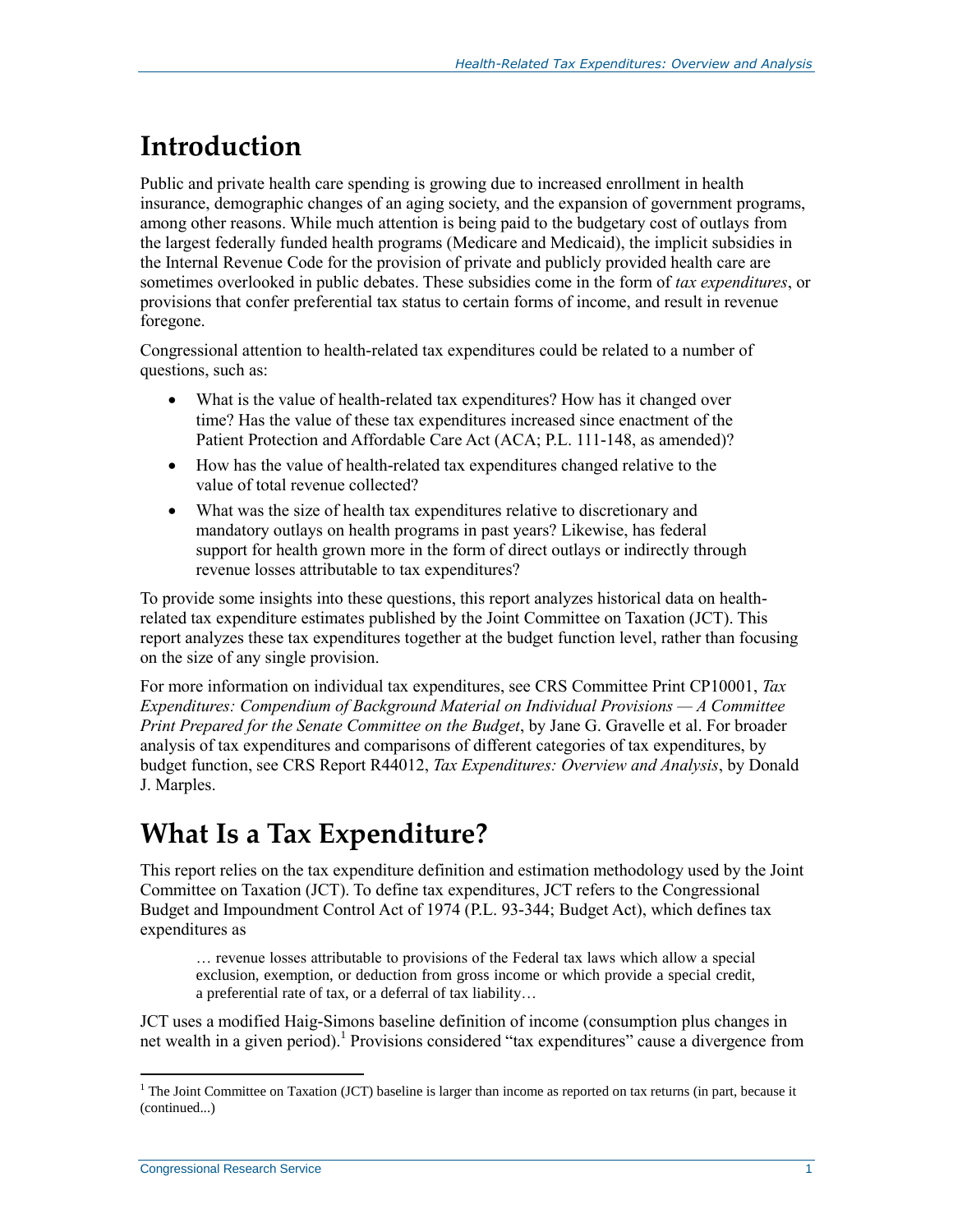measured income under this baseline definition, and are considered as revenue forgone from this baseline. Certain tax provisions might also incur revenue losses under other forms of taxation (e.g., an exclusion might reduce income and payroll tax collection), but only the revenue forgone from the income tax system are included in  $\overline{JCT}$ 's tax expenditure estimates.<sup>2</sup> JCT generally publishes estimates of tax expenditures during each session of Congress.

There are a number of ways tax expenditures can be categorized. JCT categorizes provisions by budget function, such as health, commerce and housing, energy, etc.<sup>3</sup> Budget functions serve as one way to identify provisions that operate in a common area of policy or share a similar purpose. The Department of the Treasury also has its own list of tax expenditures, by budget function, and a baseline that it estimates annually for the President's budget. The health budget function that JCT uses to organize tax expenditures are arguably broader than the "health" budget functions used for outlays by agencies such as the Office of Management and Budget (OMB). This is partly due to a difference in historical practices within JCT and OMB. 4 It is also due to the difficulty in trying to contain cross-cutting health provisions within a narrow category intended to simplify the understanding of tax expenditures or spending amounts. For example, some health tax expenditures for medical benefits for active-duty military dependents might be related to spending programs in OMB's national defense budget function.

In addition to categorizing tax expenditures by budget area, the Congressional Budget Office (CBO) typically analyzes tax expenditures by the forms outlined in the 1974 Budget Act: exclusions, exemptions, deductions, preferential tax rates, and tax credits.<sup>5</sup> Academic researchers also have other ways of categorizing tax expenditures, such as provisions that effectively substitute for social policy or economic spending programs.<sup>6</sup>

 $\overline{a}$ 

4 See CRS Report 98-280, *Functional Categories of the Federal Budget*, by Bill Heniff Jr. Traditionally, budget function classifications are used to classify provisions that have an outlay effect, and connect these provisions to a particular budget account identification number. By statute, these budget classifications are to be made in consultation with the House and Senate Committees on Appropriations and on the Budget. See U.S. Government Accountability Office, *Budget Function Classifications: Origins, Trends, Implications for Current Uses*, GAO/AIMD-98-67, February 1998, at http://www.gao.gov/products/AIMD-98-67. GAO noted that there could even be a lack of consistency among executive branch agencies because "of the wide range of activities that can be associated with a given budget account and because of the discretion afforded agencies in how they treat certain common activities." Since many tax expenditures do not have an outlay effect, JCT might have more discretion in categorizing certain tax expenditures.

<sup>(...</sup>continued)

includes units that do not file tax returns) but narrower than a comprehensive Haig-Simons definition, which would tax imputed income from homeownership, among other items.

<sup>2</sup> See JCT, *Background Information on Tax Expenditure Analysis and Historical Survey of Tax Expenditure Estimates*, JCX-18-15, February 6, 2015, p. 3, at https://www.jct.gov/publications.html?func=startdown&id=4705.

<sup>&</sup>lt;sup>3</sup> The President's budget and congressional budget resolutions use budget functions to compare different categories of activities. The JCT groups tax expenditures in the same functional categories used for outlays in the federal budget. As of FY2015, these budget functions are: national defense; international affairs; general science, space, and technology; energy; natural resources and environment; agriculture; commerce and housing; financial institutions; transportation; community and regional development; education, training, employment, and social services; health; income security; Social Security and railroad retirement; veterans' benefits and services; general purpose fiscal assistance; and interest.

<sup>5</sup> For example, see Congressional Budget Office (CBO), *The Distribution of Major Tax Expenditures in the Individual Income Tax System*, May 23, 2013, at https://www.cbo.gov/publication/43768.

 $<sup>6</sup>$  The size of a tax expenditure is not necessarily proportional to the outlay costs if the program were structured as a</sup> spending program. On top of any additional administrative costs, a spending program could produce income that could be subject to taxation. See Leonard E. Burman, Christopher Geissler, and Eric J. Toder, "How Big Are Total Individual Income Tax Expenditures, and Who Benefits from Them?," *American Economic Review*, vol. 98 (May 2008), pp. 79- 83.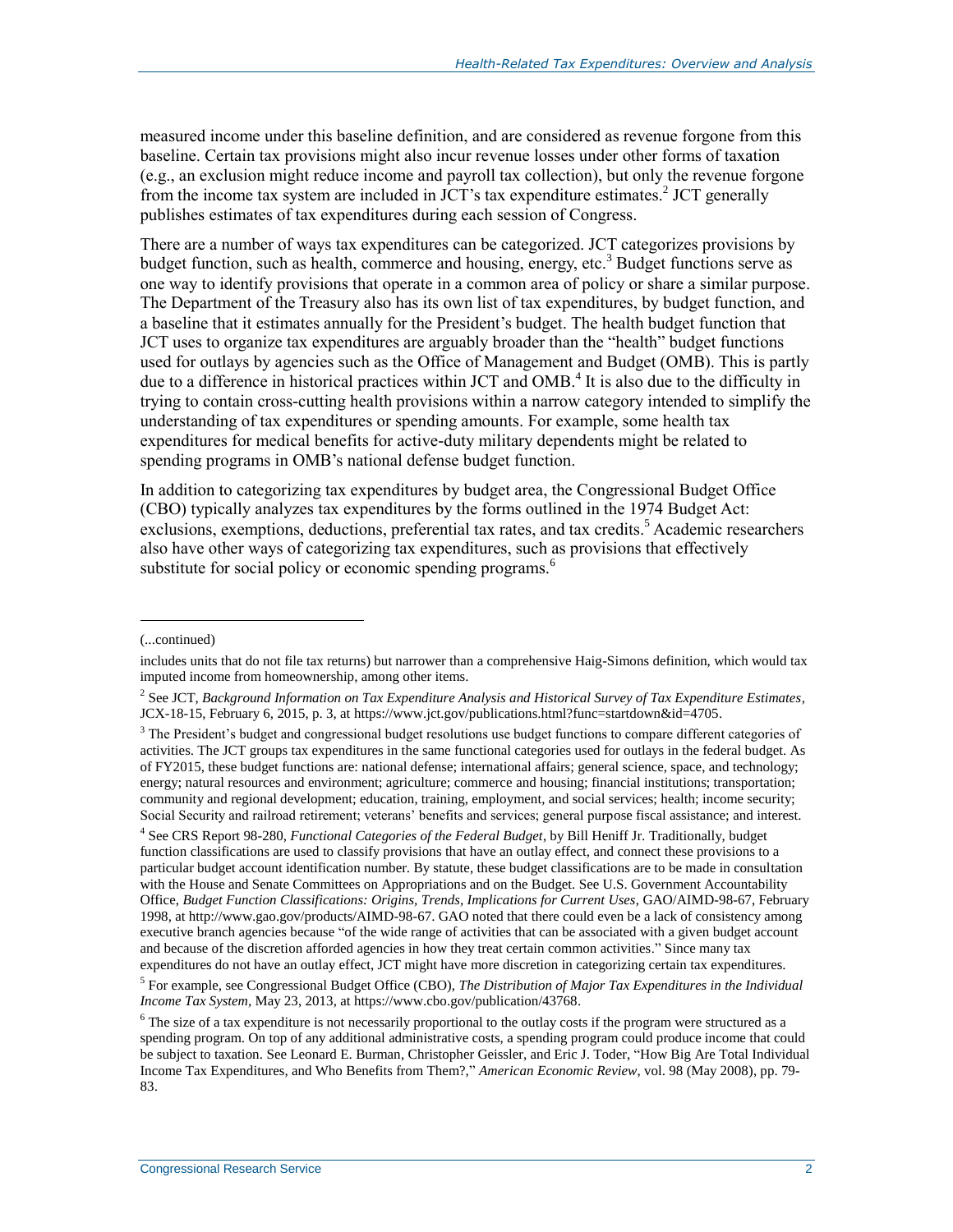Economists typically evaluate tax expenditures based on the standard criteria of economic efficiency, equity, and administrative simplicity. These standard criteria can add value to Congressional decision-making by identifying ways that policies could increase or decrease economic distortions, and potential impacts on certain groups of people. Using health insurance as an example, some tax expenditures could correct some inefficiencies in the health care market while increasing others.<sup>7</sup> Regarding equity, tax expenditures in the form of exclusions and deductions could undermine tax progressivity, where the tax benefits of the provisions are based on the top marginal income tax rate faced by the filer.

With respect to administrative considerations, the tax code could have an advantage in administering social policy targeted towards lower-income households because information about income and family size is reported directly on tax forms. Administering social programs through the tax code could, however, increase tax filing complexity and increase tax administration costs. Depending on the provision, administering the tax expenditure as a direct spending or grant program could be comparatively easier for beneficiaries and could reduce administrative costs.

## <span id="page-5-0"></span>**Brief Overview of Health-Related Tax Expenditures**

JCT currently identifies 14 health tax expenditures as summarized in **[Table 1](#page-6-0)**. 8 JCT previously identified three tax expenditures related to Medicare, but as of December 2015, JCT no longer includes these Medicare-related provisions in its tax expenditure estimates.<sup>9</sup> References to "health-related" tax provisions in this report include both health and Medicare tax expenditures before FY2015.

 $\overline{a}$  $<sup>7</sup>$  For example, tax incentives to encourage employer-sponsored insurance coverage could increase efficiency by</sup> reducing premium costs by pooling risk among more workers and reducing administrative costs relative to the nongroup market. On the other hand, tax incentives for employer-sponsored insurance could lead to some economic inefficiency if workers feel locked into a particular job because their employer provides a low-cost or comprehensive health plan. See the discussion in JCT, *Tax Expenditures for Health Care*, July 30, 2008, pp. 8-17, JCX-66-08, at https://www.jct.gov/publications.html?func=fileinfo&id=1273. ACA provisions, such as prohibitions to discriminating against individuals with pre-existing conditions and availability of insurance through the exchanges, have addressed some of the issues concerning job lock.

<sup>&</sup>lt;sup>8</sup> The Treasury also provides a list of health-related tax expenditures, although provisions included in the Treasury's list differ from that of JCT. Treasury classifies 12 provisions as "health-related" tax expenditures, and does not classify the exclusion of Medicare benefits as a tax expenditure. Some provisions identified as "health-related," such as the exclusion of workers' compensation medical benefits, are grouped under the "income security" budget function in Treasury's estimates. Treasury also includes other provisions in its list of health-related tax expenditures, such as a deduction for Blue Cross/Blue Shield that has been in effect since 1986. For more information, see U.S. Department of the Treasury, "Tax Expenditures," at http://www.treasury.gov/resource-center/tax-policy/Pages/Tax-Expenditures.aspx. For general comparisons between JCT's and Treasury's tax expenditure estimation methodology, see JCT, *Estimates Of Federal Tax Expenditures For Fiscal Years 2015-2019*, JCX-141-15, December 7, 2015, p. 18, at https://www.jct.gov/publications.html?func=startdown&id=4855.

<sup>9</sup> See JCT, *Estimates Of Federal Tax Expenditures For Fiscal Years 2015-2019*, JCX-141-15, December 7, 2015, p. 24, at https://www.jct.gov/publications.html?func=startdown&id=4855. According to JCT, "Historically, the Joint Committee staff has included in its report on tax expenditures some items for which no provision of the Federal tax law specifically allows an exclusion, but which are nonetheless excluded from income. Among these are the exclusion of all Medicare benefits from taxation, the exclusion of investment income on life insurance and annuity contracts, and the exclusion of cash public assistance. This report no longer includes tax expenditure estimates for these items." For arguments why Medicare and Medicaid benefits should be included into baseline calculations of income, see Stanley S. Surrey and Paul R. McDaniel, *Tax Expenditures* (Cambridge, MA: Harvard University Press, 1985), p. 205.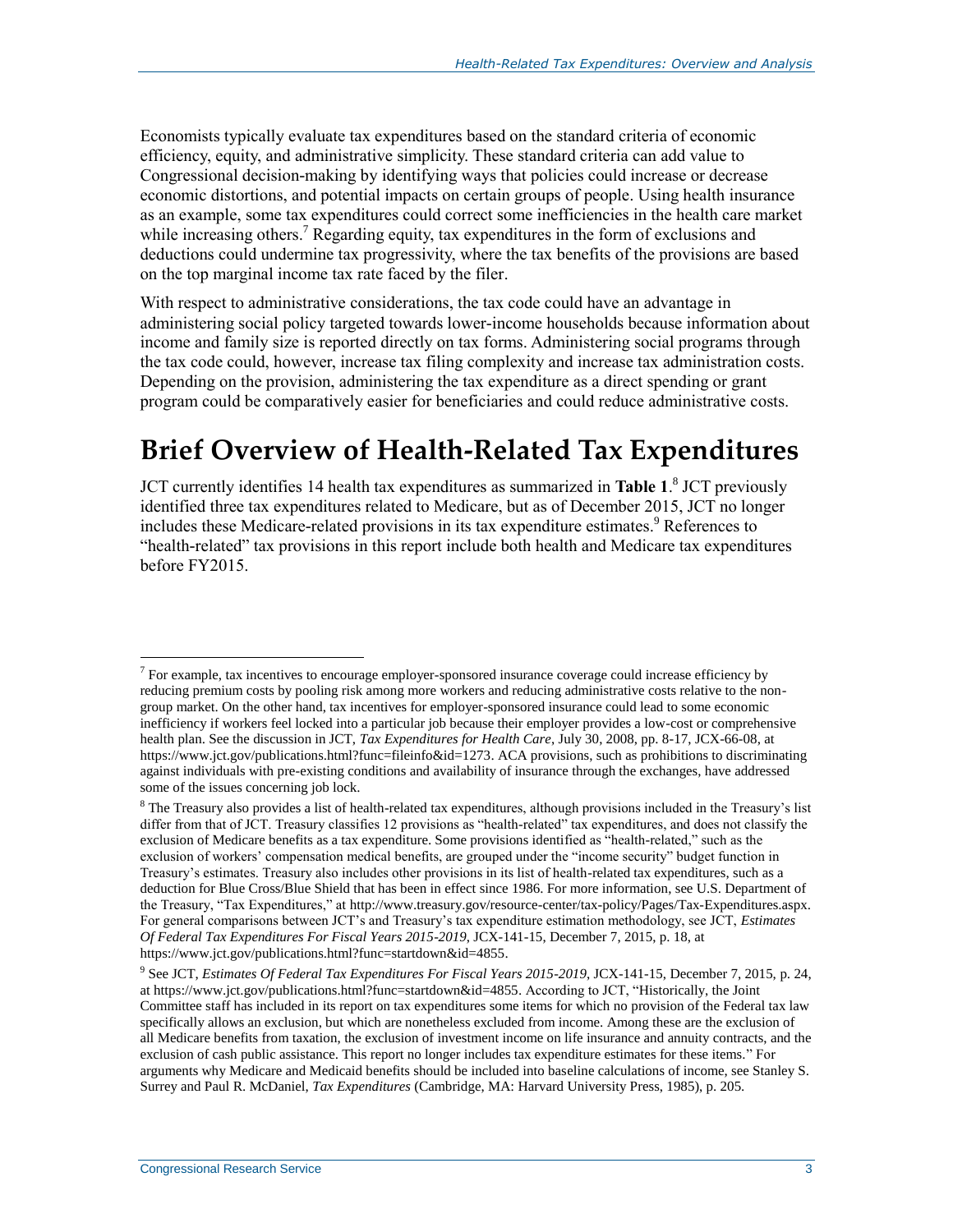<span id="page-6-0"></span>

|                                                                   |                                                                                                                                                  | Tax Expenditure Estimate, in<br><b>Billions of Dollarsa</b>                                                                |                                 |
|-------------------------------------------------------------------|--------------------------------------------------------------------------------------------------------------------------------------------------|----------------------------------------------------------------------------------------------------------------------------|---------------------------------|
| <b>Internal</b><br><b>Revenue</b><br>Code (IRC)<br><b>Section</b> | <b>Provision</b>                                                                                                                                 | <b>FY2016</b>                                                                                                              | <b>FY2015-</b><br><b>FY2019</b> |
| <b>Health Care</b>                                                |                                                                                                                                                  |                                                                                                                            |                                 |
| IRC §105, 106,<br>125                                             | Exclusion of employer contributions for health care, health<br>insurance premiums, and long-term care insurance<br>premiums                      | \$143.8                                                                                                                    | \$769.8                         |
| <b>IRC §36B</b>                                                   | Credits and subsidies for insurance purchased through<br>health benefit exchanges (advance premium tax credits)                                  | \$53.5                                                                                                                     | \$322.5                         |
| <b>IRC §213</b>                                                   | Deduction for dental, medical, and long-term care<br>expenses                                                                                    | \$11.1                                                                                                                     | \$58.5                          |
| IRC §170,<br>642(c)                                               | Deduction for charitable contributions to health<br>organizations                                                                                | \$5.2                                                                                                                      | \$26.7                          |
| $IRC \S 104(a)(1)$                                                | Exclusion of workers' compensation benefits (medical<br>benefits)                                                                                | \$5.0                                                                                                                      | \$25.6                          |
| IRC $$162(1)$                                                     | Deduction for health insurance premiums and long-term<br>care insurance premiums by the self-employed                                            | \$5.1                                                                                                                      | \$25.3                          |
| IRC §112, 134                                                     | Exclusion of medical care and TRICARE medical insurance<br>for military dependents, retirees, and retiree dependents<br>not enrolled in Medicare | \$2.7                                                                                                                      | \$13.9                          |
| $IRC$ $$103, 141,$<br>$145(b)$ , $145(c)$ ,<br>146, $501(c)(3)$   | Exclusion of interest on state and local government<br>qualified private activity bonds for private nonprofit<br>hospital facilities             | \$2.5                                                                                                                      | \$13.1                          |
| <b>IRC §223</b>                                                   | Health savings accounts                                                                                                                          | \$2.1                                                                                                                      | \$12.4                          |
| IRC $§4I(b)$ ,<br>45C, 280C                                       | Credit for orphan drug research                                                                                                                  | \$1.0                                                                                                                      | \$5.3                           |
| <b>IRC §45R</b>                                                   | Tax credit for small businesses purchasing employer<br>insurance                                                                                 | \$1.1                                                                                                                      | \$5.2                           |
| $IRC$ $$112, 134$                                                 | Exclusion of health insurance benefits for military retirees<br>and retiree dependents enrolled in Medicare                                      | \$0.9                                                                                                                      | \$4.9                           |
| <b>IRC §35</b>                                                    | Credit for purchase of health insurance by certain displaced<br>persons                                                                          | <b>NAb</b>                                                                                                                 | \$0.2                           |
| <b>IRC §220</b>                                                   | Archer savings accounts                                                                                                                          | [de minimus]                                                                                                               | [de minimus] <sup>c</sup>       |
| <b>Medicare</b>                                                   |                                                                                                                                                  |                                                                                                                            |                                 |
| NA <sup>d</sup>                                                   | Exclusion of Medicare benefits in excess of contributions:                                                                                       |                                                                                                                            |                                 |
|                                                                   | Hospital insurance (Part A)                                                                                                                      | Beginning with its 2015 tax<br>expenditure estimates, JCT no<br>longer classifies these provisions as<br>tax expenditures. |                                 |
|                                                                   | Supplementary medical insurance (Part B)                                                                                                         |                                                                                                                            |                                 |
|                                                                   | Prescription drug insurance (Part D)                                                                                                             |                                                                                                                            |                                 |

**Source:** CRS compilation of information from U.S. Congress, Senate Committee on the Budget, *Tax Expenditures: Compendium of Background Materials on Individual Provisions*, committee print, prepared by the Congressional Research Service, 113th Cong., 2nd sess., December 2014, S. Prt. 113-32 (Washington: GPO,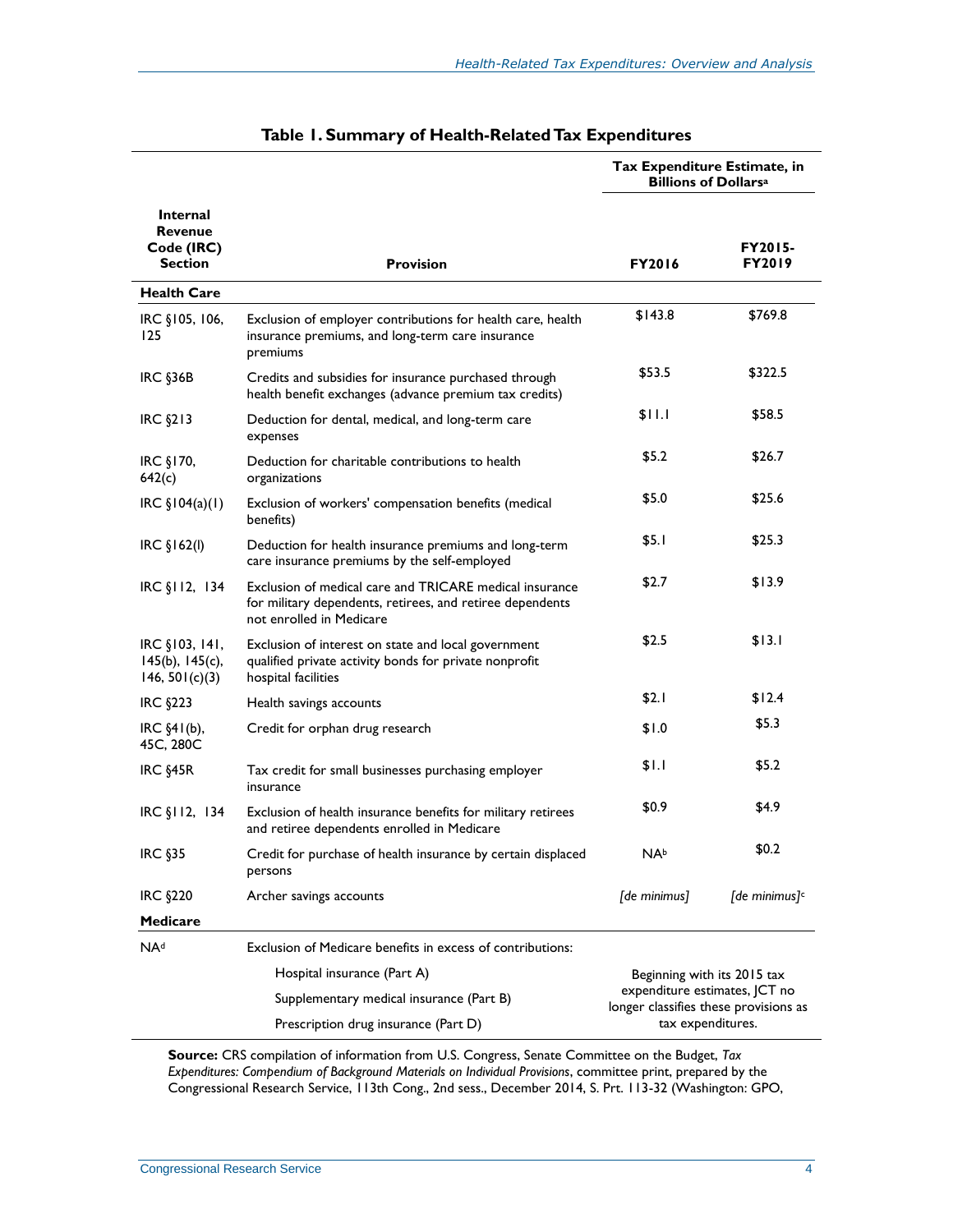2014); and Joint Committee on Taxation (JCT), *Estimates Of Federal Tax Expenditures For Fiscal Years 2015-2019*, JCX-141-15, December 7, 2015, at https://www.jct.gov/publications.html?func=startdown&id=4855.

#### **Notes:**

- <span id="page-7-0"></span>a. Includes both individual and corporate tax expenditure estimates.
- <span id="page-7-1"></span>b. Positive tax expenditure of less than \$50 million annually.
- <span id="page-7-2"></span>c. JCT estimates that the total revenue loss from FY2015-FY2019 is less than \$50 million.
- <span id="page-7-3"></span>d. Authorized by IRS Rev. Rul. 70-341, 1970-2 C.B. 31.

In FY2016, health tax expenditures are estimated to amount to  $$234.0$  billion.<sup>10</sup> A short summary of each provision, including information about each provision's legislative origins, is provided in more detail in the **[Appendix](#page-13-0)**.

The largest tax expenditure in **[Table 1](#page-6-0)** is the tax exclusion for employer-sponsored insurance (ESI). This provision is also the largest tax expenditure in the federal tax code. From FY2015 to FY2019, JCT estimates that the annual tax expenditure amount for the ESI tax exclusion will increase from \$145.5 billion to \$169.4 billion.

The second largest health tax expenditure value is for subsidies for insurance purchased in the exchanges (the advance premium tax credits, or APTCs, not the cost-sharing subsidies).<sup>11</sup> From FY2015 to FY2019, JCT estimates that the annual tax expenditure amount for APTCs will increase from \$29.6 billion to \$84.8 billion.

Health-related tax expenditures serve various purposes and many have a long history in the tax code. Some of these tax provisions effectively subsidize the cost of private health insurance or supplemental benefits provided by government health programs. Other provisions reduce the cost of private activities that are intended to have positive spillover benefits to society (e.g., exclusion of interest on state and local government private activity bonds for nonprofit hospitals; itemized deduction for charitable giving to qualified nonprofit health organizations).

While some provisions are noted for particular policy effects and size today, it is important to note that some of these older, health tax provisions in the code have their origins in legal doctrine or thought about definitions of income at the time of adoption, and could have been indirectly affected by other policies. Some of these provisions (e.g., itemized deduction for charitable giving to nonprofit health organizations) are subcomponents of the tax treatment of larger categories of activity (e.g., itemized deduction for charitable giving). Given that earliest forms of the income tax had larger exemptions, it might also have been difficult to imagine the breadth of these older tax provisions during their time of enactment.

For example, the origins of the ESI tax exclusion can be traced back to 1918. Employer payments for individual health coverage were deductible as a cost of doing business. Regulatory rulings had

<sup>&</sup>lt;sup>10</sup> All aggregated calculations of tax expenditures in this report assume no change in tax filer behavior in response to interactive changes to one or more provisions. JCT estimates each tax expenditure separately, under the assumption that all other tax expenditures remain, and does not sum multiple tax expenditures. If two or more tax expenditures were estimated simultaneously, the total change in tax liability could be smaller or larger than the sum of the amounts shown for each item separately, as a result of interactions among the tax expenditure provisions. See Leonard E. Burman, Christopher Geissler, and Eric J. Toder, "How Big Are Total Individual Income Tax Expenditures, and Who Benefits from Them?," *American Economic Review*, vol. 98 (May 2008), pp. 79-83. Preliminary research indicates that failing to take account of interactions among provisions understates the total cost of *all* individual tax expenditures, but by a relatively modest amount. See Leonard E. Burman et al., "Economic and Distributional Effects of Tax Expenditure Limits," in *The Economics of Tax Policy*, eds. Alan Auerbach and Kent Smetters (Oxford University Press, forthcoming).

<sup>&</sup>lt;sup>11</sup> For more information, see CRS Report R43945, *Health Insurance Premium Credits in the Patient Protection and Affordable Care Act (ACA) in 2015*, by Bernadette Fernandez.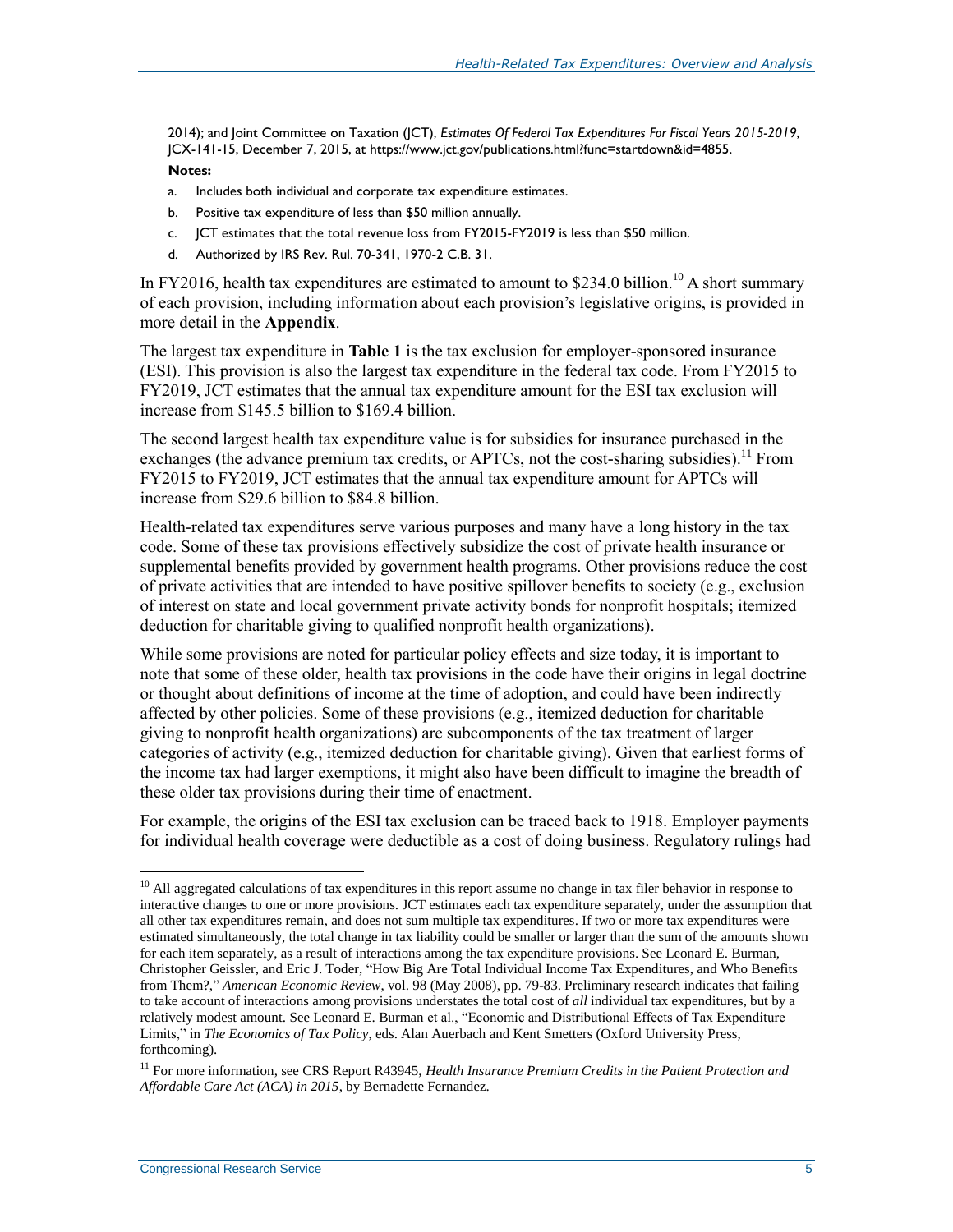conflicting outcomes on the tax treatment of various forms of employer health contributions under a comprehensive revision of the Internal Revenue Code enacted in 1954.<sup>12</sup> The role of the ESI exclusion was significantly expanded during and after World War II by administrative decisions and policies that froze wages, but not employer-sponsored fringe benefits during wartime.<sup>13</sup> The Internal Revenue Code Act of 1954 (P.L. 83-591) explicitly excluded these contributions from income.

## **Data Analysis**

This section analyzes JCT data on health-related tax expenditure estimates from FY1974 to FY2019 (with the most recent estimates covering the five-year period beginning in FY2015 and ending with projections for FY2019). The number of provisions within the health category of tax expenditures has changed over time, as provisions have expired or been added. The three Medicare-related tax provisions that JCT previously identified as tax expenditures are analyzed separately in the figures through FY2014 (since JCT stopped classifying these provisions as tax expenditures as of FY2015).

For the purposes of this report, multiple tax expenditure provisions are added together to give a sense of changes over time to tax expenditures in this budget function.<sup>14</sup> JCT does not typically add multiple tax expenditure values together, as interactions between multiple provisions could mean that the value of tax expenditures estimated as a group is not the same as the value of the sum of individual tax expenditure estimates. Provisions that JCT identifies as having a *de minimus* tax expenditure value are not included in the calculations in this report.

### **The Value of Health-Related Tax Expenditures Over Time**

As shown in **[Figure 1](#page-9-0)**, after adjusting for inflation, health-related tax expenditures have increased in value over time (as represented, in 2014 constant dollars, by the dotted line in **[Figure 1](#page-9-0)**). From FY2004 to FY2014, health tax expenditures increased by 43.0% in real terms, compared with an increase of 110.5% from FY1994 to FY2004 and 83.2% from FY1984 to FY1994.<sup>15</sup>

From FY1974 to FY2014, the annual tax expenditure value for health-related provisions has increased by 11.5% (nominal dollars) and  $7.5%$  (real dollars), on average.<sup>16</sup> In the years after enactment of the ACA in 2010, annual growth rates in health tax expenditures are all positive, but they fluctuate both above and below these historical averages.

In current, or nominal, dollars, the annual value of health tax expenditures are estimated to increase from \$210.4 billion in FY2015 to \$296.2 billion in FY2019. In FY2016, health tax expenditures are estimated to total \$234.0 billion.

The net growth of health-related tax expenditures can be attributed to several factors, such as

 $\overline{a}$ <sup>12</sup> See the archived CRS Report RL34767, *The Tax Exclusion for Employer-Provided Health Insurance: Issues for Congress*, by Janemarie Mulvey.

<sup>&</sup>lt;sup>13</sup> For more historical background, see the "Brief History of the ESI Tax Exclusion" section of CRS Report R44160, *The Excise Tax on High-Cost Employer-Sponsored Health Coverage: Background and Economic Analysis*, by Sean Lowry.

<sup>&</sup>lt;sup>14</sup> See footnotefootnot[e 10.](#page-7-3)

<sup>&</sup>lt;sup>15</sup> CRS analysis of JCT data, various years, and deflators from Office of Management and Budget Historical Table 10.1.

<sup>&</sup>lt;sup>16</sup> The median annual rates of growth over this period of time were 11.3% (nominal) and 7.3% (real).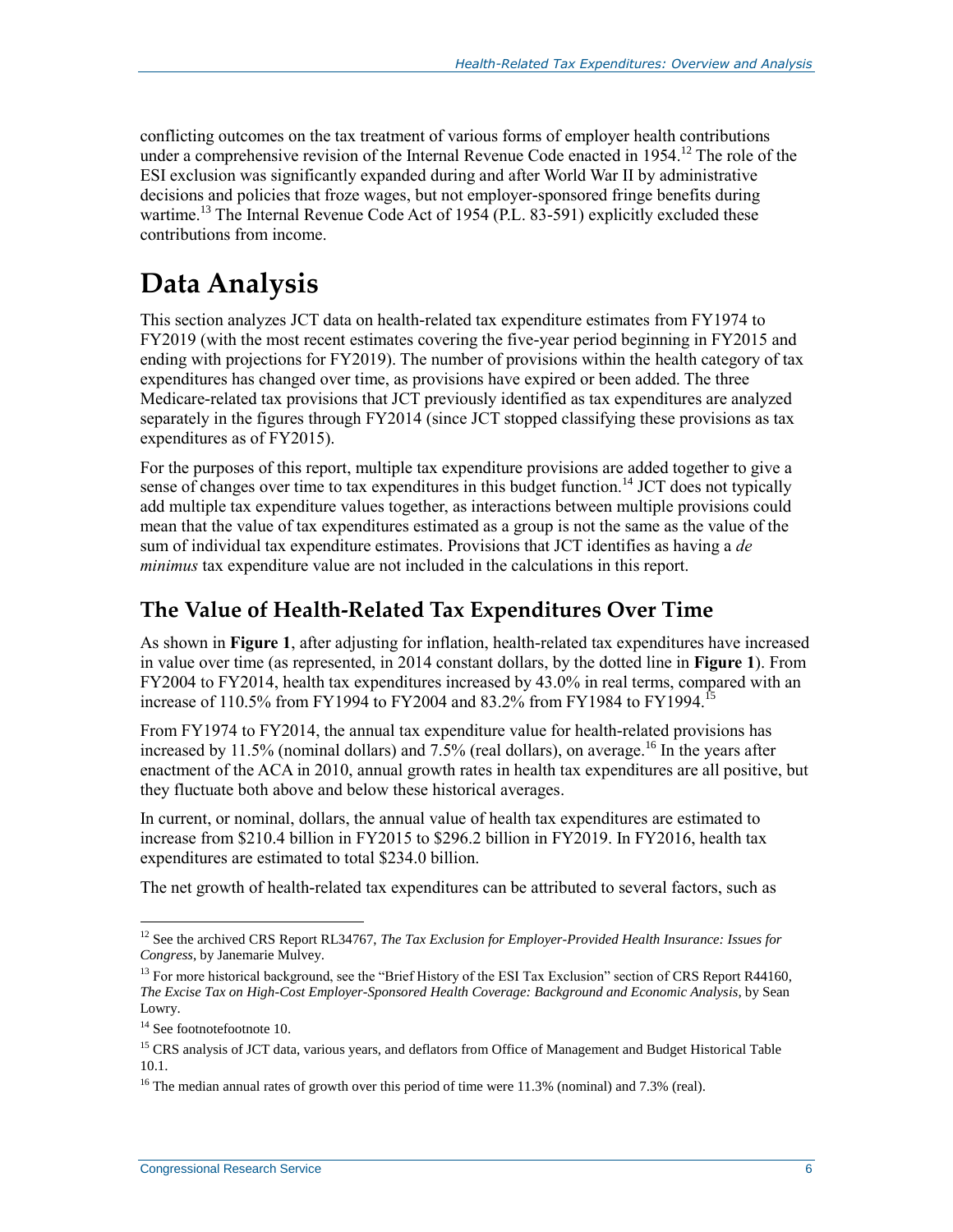- changes in demographics (e.g., an aging population with more health care costs),  $17$
- changes in private and government-provided health costs (i.e., health care costs tend to grow at a rate faster than inflation),  $18$  and
- <span id="page-9-0"></span> policy changes that affect the cost of health-related tax expenditures (e.g., enactment of new tax expenditures, changes in marginal income tax rates).

#### **Figure 1. Health-Related Tax Expenditures, FY1974-FY2019, Nominal and Inflation-Adjusted**

(In Billions of Dollars)



**Source:** CRS analysis of Joint Committee on Taxation (JCT) data, various years; and Office of Management and Budget Historical Table 10.1.

**Notes:** JCT did not produce tax expenditure estimates for FY2008 and FY2013. Previously, JCT only classified the net benefits received in excess of Medicare tax contributions as tax expenditures, not the total value of Medicare benefits, but it no longer classifies these provisions as tax expenditures as of FY2015.

<sup>17</sup> For more information, see Figure 3-2 in CBO, *The 2015 Long-Term Budget Outlook*, June 16, 2015, p. 52, at https://www.cbo.gov/publication/45308.

<sup>&</sup>lt;sup>18</sup> For more analysis of the drivers of health care spending growth, see Michael E. Chernew and Joseph P. Newhouse, "Health Care Spending Growth," in *Handbook of Health Economics*, ed. Mark V. Pauly, Thomas G. McGuire, Pedro Pita Barros (Waltham, MA: Elsevier, 2012), vol. 2, pp. 1-44. For more discussion of recent and historical trends, see Amitabh Chandra, Jonathan Holmes, and Jonathan Skinner, "Is This Time Different? The Slowdown in Healthcare Spending" NBER Working Paper No. 19700, September 10, 2013; CBO, "Why Has Growth in Spending for Fee-for-Service Medicare Slowed?" Working Paper 2013-06, August 22, 2013, at http://www.cbo.gov/publication/44513; and Amy Finkelstein, "The Aggregate Effects of Health Insurance: Evidence from the Introduction of Medicare," *Quarterly Journal of Economics*, vol. CXXII, no. 1 (February 2007), pp. 1-37.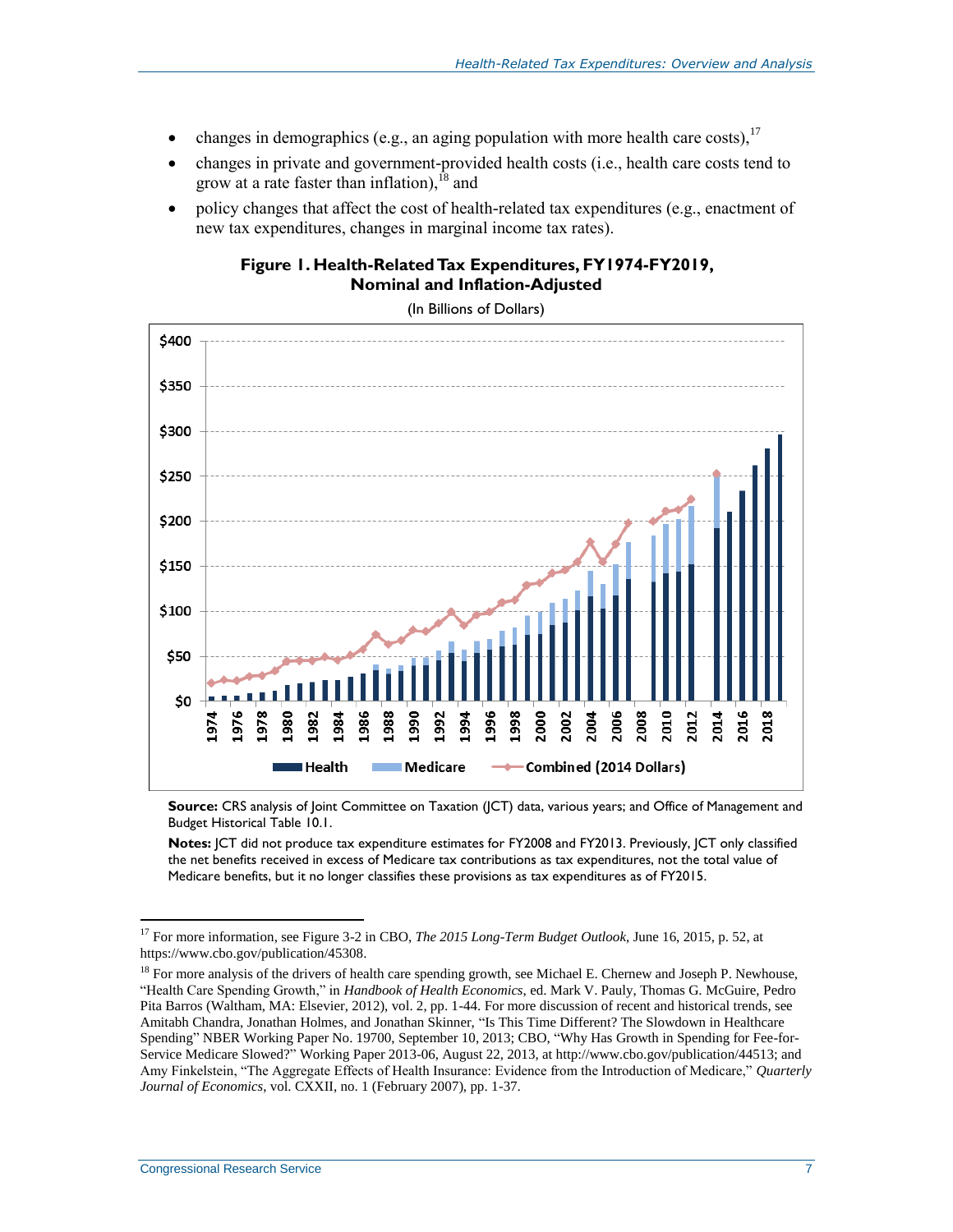Before FY2015, JCT identified Medicare-related tax expenditures as the value of benefits in excess of insurance payments, not the total value of Medicare benefits received.<sup>19</sup> All Medicare benefits are excluded from income tax, but JCT measured a positive tax expenditure only if the Medicare insurance benefits for a particular program (Part A, B, or D) were greater than what enrollees paid. For a contextual example, a positive tax expenditure for Medicare Part D (prescription drugs) indicated that the value of the insurance was greater than the premiums paid for coverage.

Medicare-related tax expenditures increased in both nominal and inflation-adjusted value over time. JCT estimated that tax expenditures for Medicare were virtually *de minimus* before FY1987, which would indicate that Medicare insurance benefits were roughly equal to payments. From FY1987 to FY2014, the annual tax expenditure value for the Medicare-related provisions increased by 10.2% (nominal) and 7.7% (real), on average.<sup>20</sup> Given JCT's past tax expenditure estimation methodology, these trends indicate that the annual value of Medicare insurance to beneficiaries increased at rates higher than payments over this period.

According to JCT's last estimate of Medicare-related tax expenditures in FY2014, these Medicare provisions were estimated to be 26.8% relative to the total value of health tax expenditures over five years. $21$ 

### **Health-Related Tax Expenditures Relative to Total Revenue**

Health-related tax expenditures have also increased from a value relative to 1.9% of total revenue collected in FY1974 to 8.4% in FY2014, as shown in **[Figure 2](#page-11-0)**. <sup>22</sup> In other words, the value of health-related tax expenditures has generally increased at a rate greater than the growth of total revenue collections.

Health tax expenditures are estimated to increase from a value relative to 6.4% of total revenue collected in FY2015 to 7.7% in FY2019. In FY2016, health tax expenditures are estimated to be valued at 6.6% of total revenue collected.

Tax expenditure values alone do not provide a complete picture of tax policies in health fields relative to total revenue. Several taxes imposed by the ACA raise revenue, such as the excise tax on high-cost employer-sponsored health coverage (also known as the "Cadillac tax"); the individual mandate; the employer mandate; and the medical device tax.<sup>23</sup> Additionally, the ACA imposed a 3.8% unearned income Medicare contribution tax on for higher-income taxpayers.<sup>24</sup>

<sup>19</sup> JCT, *Estimates Of Federal Tax Expenditures For Fiscal Years 2014-2018*, JCX-97-14, August 8, 2014, p. 4, at https://www.jct.gov/publications.html?func=startdown&id=4664.

 $20$  The median annual rates of growth over this period of time were 8.1% (nominal) and 5.6% (real).

<sup>21</sup> CRS analysis of data in JCT, *Estimates Of Federal Tax Expenditures For Fiscal Years 2014-2018*, JCX-97-14, August 8, 2014, at https://www.jct.gov/publications.html?func=startdown&id=4664. Medicare-related tax expenditures were estimated at \$350.2 billion from FY2014 through FY2018 while health tax expenditures were estimated at \$1,302.6 billion.

 $22$  Total revenue is defined as revenue collected from: individual income taxes, payroll taxes, corporate income taxes, excise taxes, estate and gift taxes, customs duties, and miscellaneous receipts. See CBO, *An Update to the Budget and Economic Outlook: 2015 to 2025*, August 25, 2015, at https://www.cbo.gov/publication/50724.

 $23$  Presumably the effects of these policies are modeled into the baseline of income taxes for the purposes of estimating tax expenditures.

<sup>24</sup> See CRS Report R41413, *The 3.8% Medicare Contribution Tax on Unearned Income, Including Real Estate Transactions*, by Mark P. Keightley.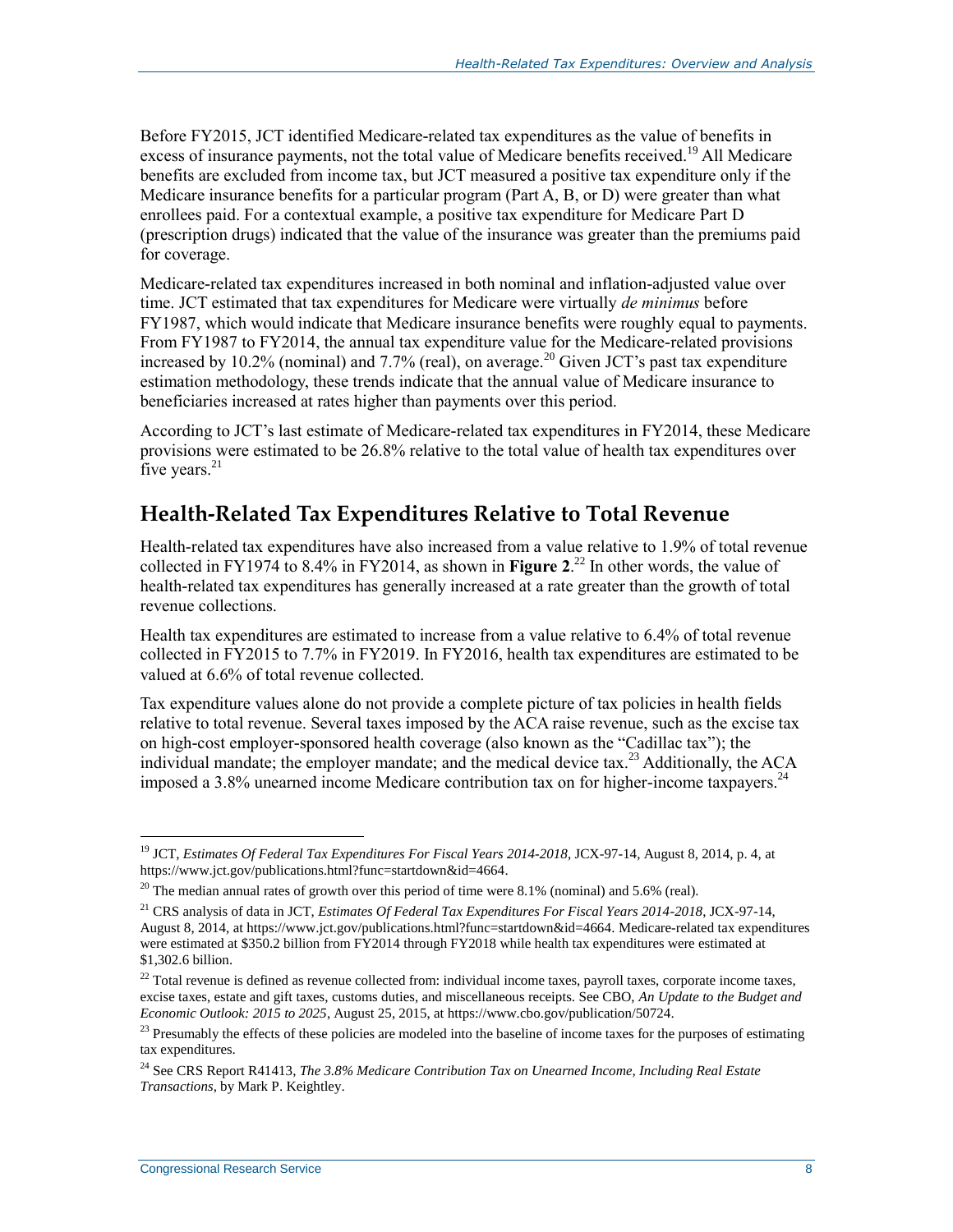

<span id="page-11-0"></span>

**Figure 2. Health-Related Tax Expenditures,** 

**Source:** CRS analysis of JCT data, various years, and Summary Table 1 (projections) and Table 1-5 (historical budget data) in CBO, *An Update to the Budget and Economic Outlook: 2015 to 2025*, August 25, 2015, at https://www.cbo.gov/publication/50724.

**Notes:** JCT did not produce tax expenditure estimates for FY2008 and FY2013. Previously, JCT only classified the net benefits received in excess of Medicare tax contributions as tax expenditures, not the total value of Medicare benefits, but it no longer classifies these provisions as tax expenditures as of FY2015.

### **Comparing Health-Related Tax Expenditures to Health Outlays**

**[Figure 3](#page-12-0)** displays discretionary and mandatory outlays, as organized under OMB's health budget function, and health-related tax expenditures as a share of gross domestic product (GDP) from FY1974 to FY2014.

As mentioned in the ["Brief Overview of Health-Related Tax Expenditures"](#page-5-0) section of this report, OMB classifies a more narrow set of activities under its health budget function than the categories that JCT uses to organize tax expenditures. Additionally, the base used to measure changes in expenditures is different from tax expenditures (e.g., increases in the level of total benefits issued under Medicare would have increased health outlays, but an increase in total Medicare benefits would only have increased Medicare-related tax expenditures to the extent that enrollee benefits exceed contributions). Still, this comparison between outlays and tax expenditures could be useful as one way to track federal support, direct or indirect, to the health sector or to assist with household health expenses over time.

The costs of the largest federal health programs, Medicare and the federal portion of Medicaid costs, are nearly all mandatory outlays.<sup>25</sup> Administrative costs, which account for a small portion

<sup>25</sup> For more information and analysis of historical trends, see CRS Report R41726, *Discretionary Budget Authority by Subfunction: An Overview*, by D. Andrew Austin.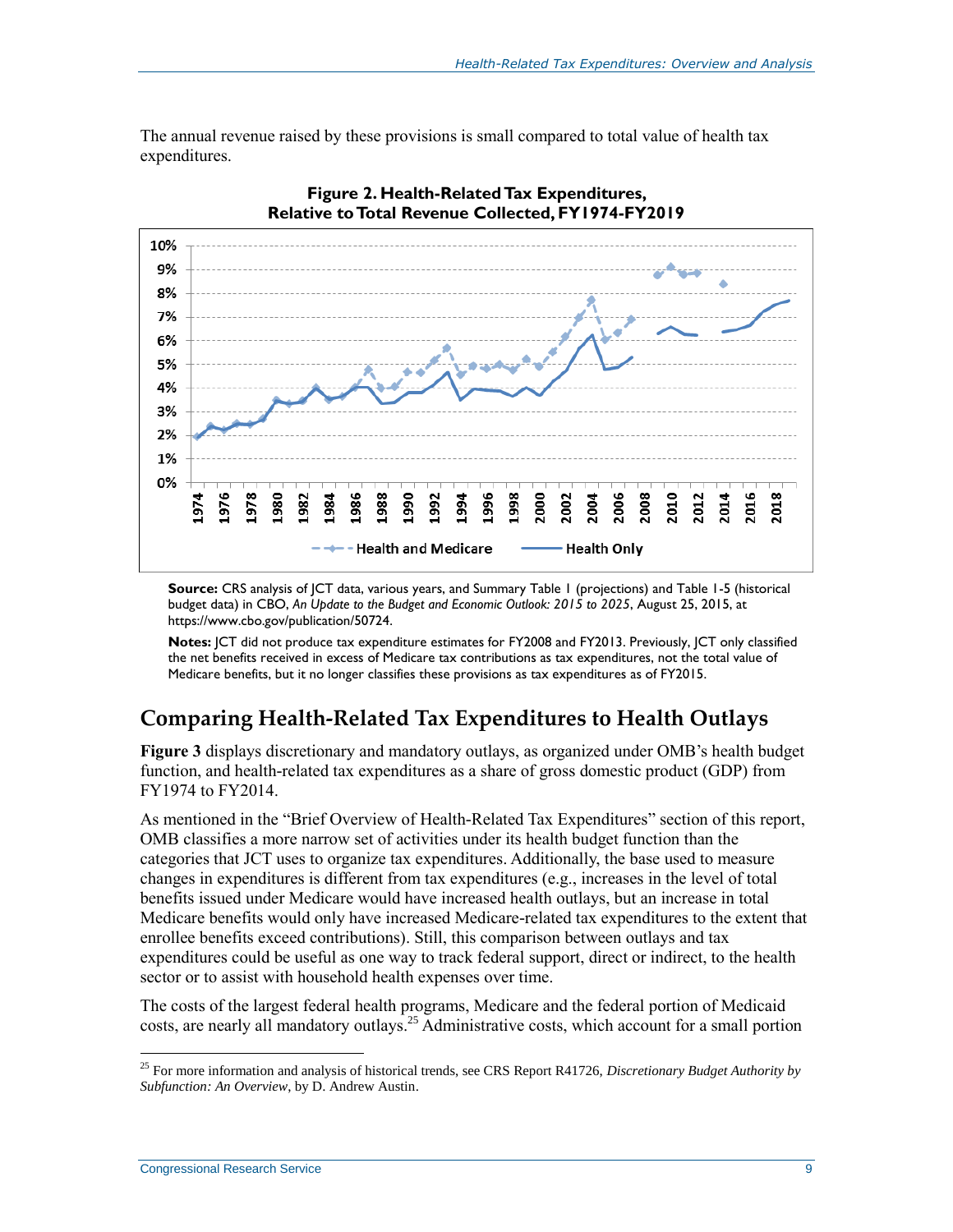of those costs, are nearly all funded as discretionary spending. Federal health research (primarily through the National Institutes of Health) and veterans' health care is mostly funded through discretionary spending, as are certain public health clinics.

As shown in **[Figure 3](#page-12-0)**, the values of health-related tax expenditures historically exceeded health discretionary outlays, but were still much less than health mandatory outlays (which primarily consist of funding for Medicare, Medicaid, and the Children's Health Insurance Program). Specifically, as a percent of GDP:

- Mandatory outlays for health increased from 1.0% of GDP in FY1974, to 2.0% FY1984, to 3.2% in FY1994, to 3.8% in FY2004, to 5.0% of GDP in FY2014.<sup>26</sup>
- Health tax expenditures have also grown, but from a smaller base, from 0.3% of GDP in FY1974, to 0.6% in FY1984, to 0.8% in FY1994, to 1.2% in FY2004, to 1.5% in FY2014.
- Health discretionary outlays varied between 0.3% and 0.5% of GDP over the FY1974 to FY2014 period.

<span id="page-12-0"></span>

#### **Figure 3. Health and Medicare, Tax Expenditures vs. Outlays, as a Share of Gross Domestic Product (GDP), FY1974-FY2014**

**Source:** CRS analysis of JCT data, various years, and Historical Tables 8.5, 8.7, and 10.1 in Office of Management and Budget (OMB) at https://www.whitehouse.gov/omb/budget/Historicals.

**Notes:** With regard to the OMB's data, "mandatory outlays" include Medicare, Medicaid, refundable premium tax credit and cost sharing, Children's Health Insurance Program (CHIP), and other spending; "discretionary outlays" include health and Medicare.

 $26$  Mandatory outlays for health are calculated as the net amount after subtracting premiums.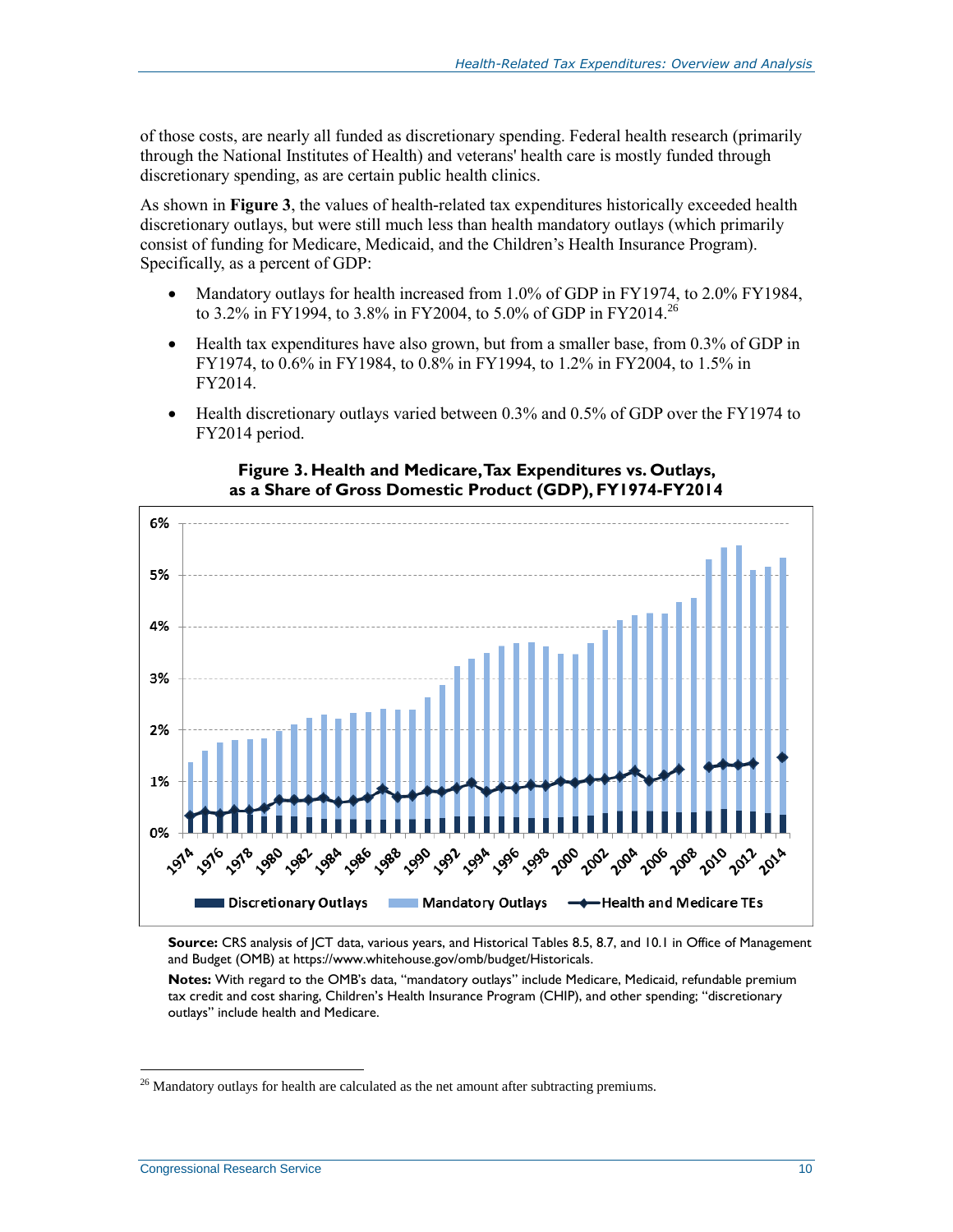## <span id="page-13-0"></span>**Appendix. Description of Health Tax Expenditures**

This appendix contains a brief description and legislative origins of each health tax expenditure provision, as identified by the Joint Committee on Taxation (JCT). As mentioned in the report, JCT stopped classifying Medicare-related tax expenditure provisions beginning with FY2015.

In some instances, health tax expenditures are among the longest-standing provisions in the Internal Revenue Code. Although some provisions might have certain policy effects today (such as encouraging employer-sponsored health insurance), the historical rationale for first creating these provisions could have been different. For example, some of these provisions could have had their origins in past legal definitions of taxable events or income, or were the result of administrative rulings to comply with previously enacted laws or policy traditions.

For more historical background on individual provisions, see their respective entries in CRS Committee Print CP10001, *Tax Expenditures: Compendium of Background Material on Individual Provisions — A Committee Print Prepared for the Senate Committee on the Budget*, by Jane G. Gravelle et al.

| <b>Provision</b>                                                                                                                  | Type of Tax<br><b>Expenditure</b> | Origins                                                                                                                                                                                                                                                                                                                                                                         | <b>Description</b>                                                                                                                                                                                                                                                                                                                                                                                                                                    |
|-----------------------------------------------------------------------------------------------------------------------------------|-----------------------------------|---------------------------------------------------------------------------------------------------------------------------------------------------------------------------------------------------------------------------------------------------------------------------------------------------------------------------------------------------------------------------------|-------------------------------------------------------------------------------------------------------------------------------------------------------------------------------------------------------------------------------------------------------------------------------------------------------------------------------------------------------------------------------------------------------------------------------------------------------|
| <b>Health Care</b>                                                                                                                |                                   |                                                                                                                                                                                                                                                                                                                                                                                 |                                                                                                                                                                                                                                                                                                                                                                                                                                                       |
| Exclusion of employer<br>contributions for health<br>care, health insurance<br>premiums, and long-term<br>care insurance premiums | Exclusion                         | Enacted by the Internal<br>Revenue Code Act of<br>1954 (P.L. 83-591) as part<br>of a comprehensive<br>revision of the IRC. From<br>the creation of the first<br>permanent income tax<br>code in 1918 until 1954,<br>there had been decades of<br>conflicting regulatory<br>rulings and tax treatment<br>of various employer-<br>provided forms of<br>insurance and health care. | Employers' contributions<br>for employer-sponsored<br>health insurance are<br>exempt from federal<br>income and payroll taxes.                                                                                                                                                                                                                                                                                                                        |
| Credits and subsidies for<br>insurance purchased<br>through health benefit<br>exchanges                                           | Credit                            | <b>Enacted by the Patient</b><br>Protection and Affordable<br>Care Act (P.L. 111-148)                                                                                                                                                                                                                                                                                           | Tax credits apply toward<br>premiums for private<br>health plans offered<br>through exchanges. The<br>credits are credits<br>established under the ACA<br>are advanceable (able to<br>be paid directly to<br>insurance providers to<br>lower premium payments)<br>and refundable (for those<br>with no federal income tax<br>liability). The amounts<br>received in premium<br>credits are based on<br>federal income tax returns<br>and family size. |

#### **Table A-1. Brief Summary of Health-Related Tax Expenditures**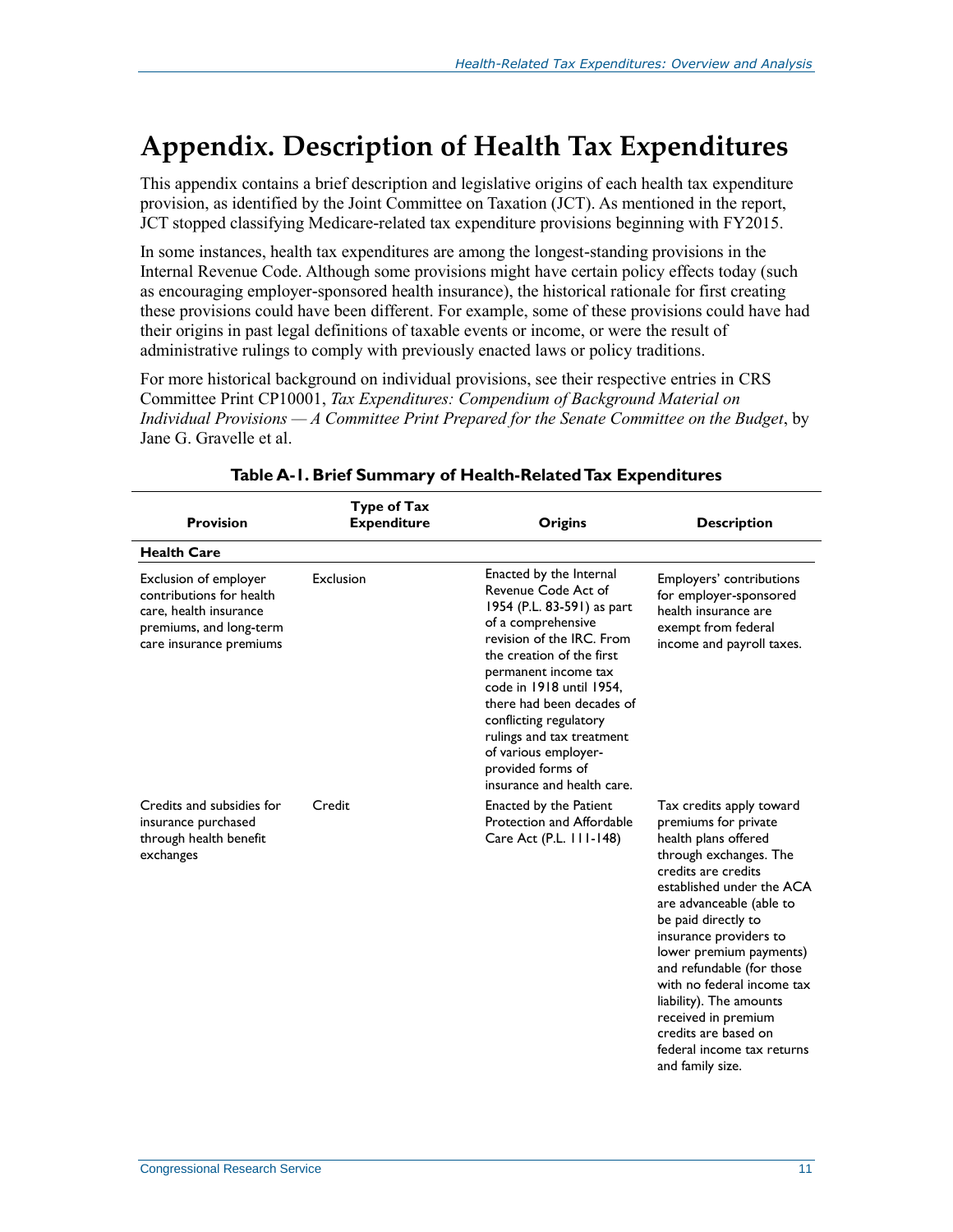| <b>Provision</b>                                                                                                                                          | <b>Type of Tax</b><br><b>Expenditure</b> | <b>Origins</b>                                                                                                                             | <b>Description</b>                                                                                                                                                                                                                                                             |
|-----------------------------------------------------------------------------------------------------------------------------------------------------------|------------------------------------------|--------------------------------------------------------------------------------------------------------------------------------------------|--------------------------------------------------------------------------------------------------------------------------------------------------------------------------------------------------------------------------------------------------------------------------------|
| Deduction for dental,<br>medical, and long-term<br>care expenses                                                                                          | Itemized deduction                       | Enacted by the Revenue<br>Act of 1942 (P.L. 77-753).                                                                                       | Taxfilers that itemize their<br>deductions can deduct the<br>cost of eligible expenses if<br>the sum of the costs is at<br>least 10% of adjust gross<br>income (AGI) (7.5% if 65<br>or older for tax years<br>2013 through 2016).                                              |
| Deduction for health<br>insurance premiums and<br>long-term care insurance<br>premiums by the self-<br>employed                                           | Above-the-line deduction                 | Enacted as a temporary<br>provision in the Tax<br>Reform Act of 1986 (P.L.<br>99-514), and made<br>permanent by P.L. 104-7.                | A self-employed individual<br>may deduct the premium<br>costs of health insurance<br>or long-term care<br>insurance as long as he or<br>she is not eligible to<br>participate in a plan, in a<br>given month, sponsored by<br>his or her employer or the<br>spouse's employer. |
| Deduction for charitable<br>contributions to health<br>organizations                                                                                      | Itemized deduction                       | Enacted by the War<br>Revenue Act of 1917.                                                                                                 | Taxfilers that choose to<br>itemize their deductions<br>rather than claim the<br>standard deduction can<br>deduct charitable<br>contributions to tax-<br>exempt health<br>organizations                                                                                        |
| Exclusion of workers'<br>compensation benefits<br>(medical benefits)                                                                                      | Exclusion                                | Clarified by the Revenue<br>Act of 1918 (whose<br>reports suggested that<br>these payments were<br>already excludable from<br>income).     | Medical benefits from<br>workers compensation are<br>exempt from federal<br>income and payroll taxes.                                                                                                                                                                          |
| Exclusion of interest on<br>state and local government<br>qualified private activity<br>bonds for private<br>nonprofit hospital facilities                | Exclusion                                | Enacted by the Internal<br>Revenue Code Act of<br>1954 (P.L. 83-591)                                                                       | Income earned from<br>interest on qualified state<br>and local government<br>private activity bonds<br>determined to generate a<br>social benefit is exempt<br>from federal income and<br>payroll taxes.                                                                       |
| Exclusion of medical care<br>and TRICARE medical<br>insurance for military<br>dependents, retirees, and<br>retiree dependents not<br>enrolled in Medicare | Exclusion                                | Internal Revenue Code<br>Sections 112 and 134, and<br>certain court decisions<br>(e.g., Jones v. United States,<br>60 Ct. Cl. 552 (1925)). | Medical benefits received<br>from TRICARE insurance<br>are exempt from federal<br>income and payroll taxes.                                                                                                                                                                    |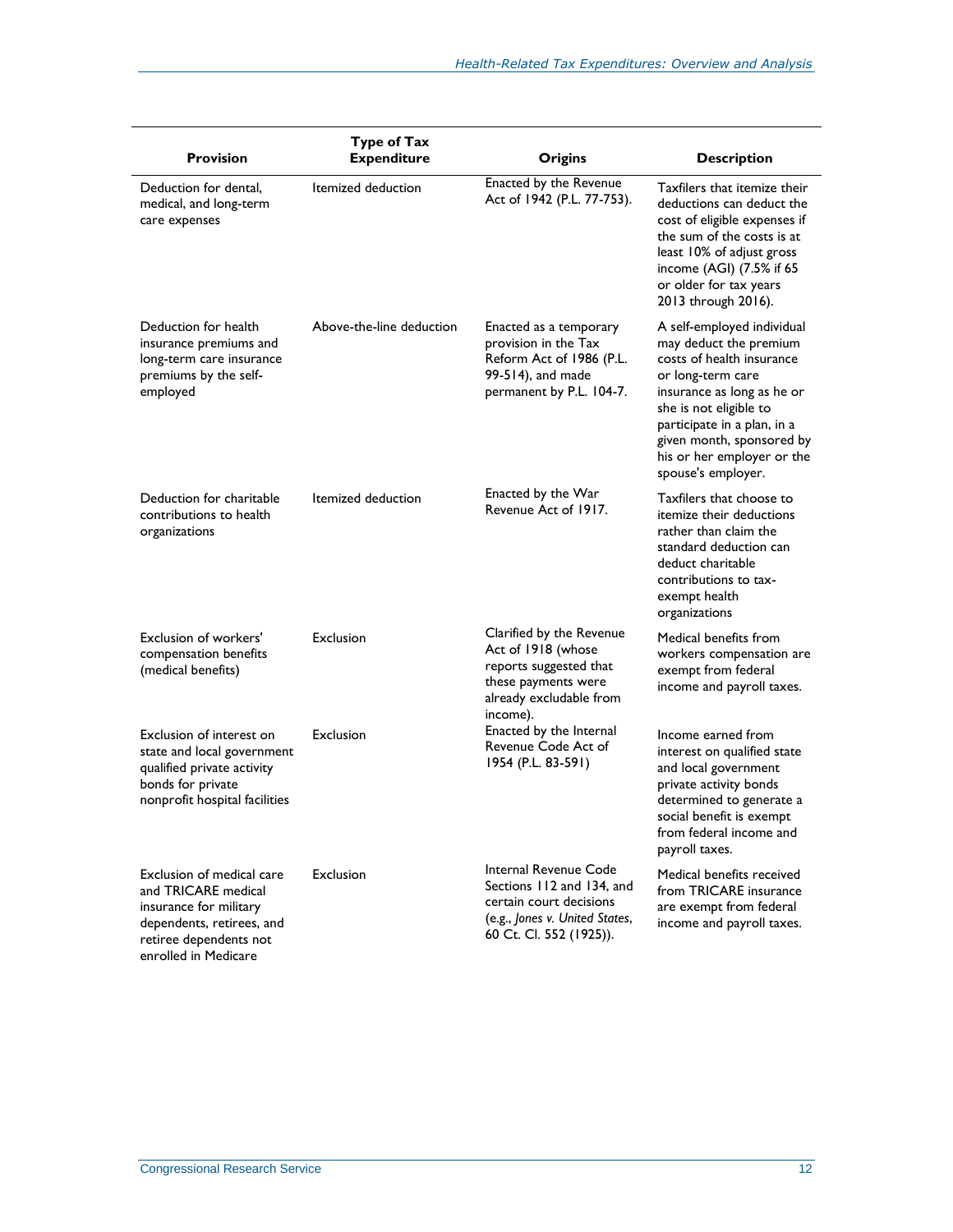| <b>Provision</b>                                                    | Type of Tax<br><b>Expenditure</b>                                                                                                                                                                                                         | <b>Origins</b>                                                                                                                                 | <b>Description</b>                                                                                                                                                                                                                                                                                                                                                                                                                                                                                                                |
|---------------------------------------------------------------------|-------------------------------------------------------------------------------------------------------------------------------------------------------------------------------------------------------------------------------------------|------------------------------------------------------------------------------------------------------------------------------------------------|-----------------------------------------------------------------------------------------------------------------------------------------------------------------------------------------------------------------------------------------------------------------------------------------------------------------------------------------------------------------------------------------------------------------------------------------------------------------------------------------------------------------------------------|
| Health savings accounts<br>(HSAs)                                   | Exclusion of contributions,<br>earnings, and distributions<br>(when used for qualified<br>medical expenses)<br><b>Exclusion of contributions</b><br>and deferral of tax liability<br>on earnings (when used<br>for non-medical expenses). | <b>Enacted by the Medicare</b><br>Prescription Drug,<br>Improvement, and<br>Modernization Act of 2003<br>(P.L. 108-173).                       | Eligible individuals can<br>establish Health Savings<br>Accounts (HSAs) and fund<br>these accounts when they<br>have qualifying high<br>deductible health insurance<br>and no other health care<br>coverage, with some<br>exceptions.<br>Withdrawals can be made                                                                                                                                                                                                                                                                  |
|                                                                     |                                                                                                                                                                                                                                           |                                                                                                                                                | for non-medical expenses,<br>but are subject to a 20%<br>penalty and income taxes.                                                                                                                                                                                                                                                                                                                                                                                                                                                |
| Tax credit for small<br>businesses purchasing<br>employer insurance | Credit                                                                                                                                                                                                                                    | <b>Enacted by the Patient</b><br>Protection and Affordable<br>Care Act (P.L. 111-148).                                                         | A credit is allowed for<br>employers with fewer than<br>25 full-time equivalent<br>(FTE) employees, average<br>annual wages that fall<br>under a statutorily-<br>specified cap, and that<br>cover at least 50% of the<br>cost of each of their<br>employees' self-only health<br>insurance coverage. The<br>credit can be applied only<br>to purchase coverage<br>through a Small Business<br>Health Options Program<br>(SHOP) exchange. The<br>credit is only available to<br>an employer for two<br>consecutive years.          |
| Credit for orphan drug<br>research                                  | Credit                                                                                                                                                                                                                                    | Enacted by the Orphan<br>Drug Act of 1983 (ODA,<br>P.L. 97-414), and made<br>permanent by the<br>Taxpayer Relief Act of<br>1997 (P.L. 105-34). | Qualified clinical testing<br>expenses for drugs that<br>either have no realistic<br>prospect of earning a<br>profit or are projected to<br>treat less than 200,000<br>persons in the United<br>States. The development<br>of eligible drugs allows a<br>company to claim a non-<br>refundable tax credit equal<br>to 50% of the qualified<br>clinical testing expenses<br>incurred during the<br>development process.<br>Qualified expenses for the<br>orphan drug credit cannot<br>also be used to claim the<br>R&D tax credit. |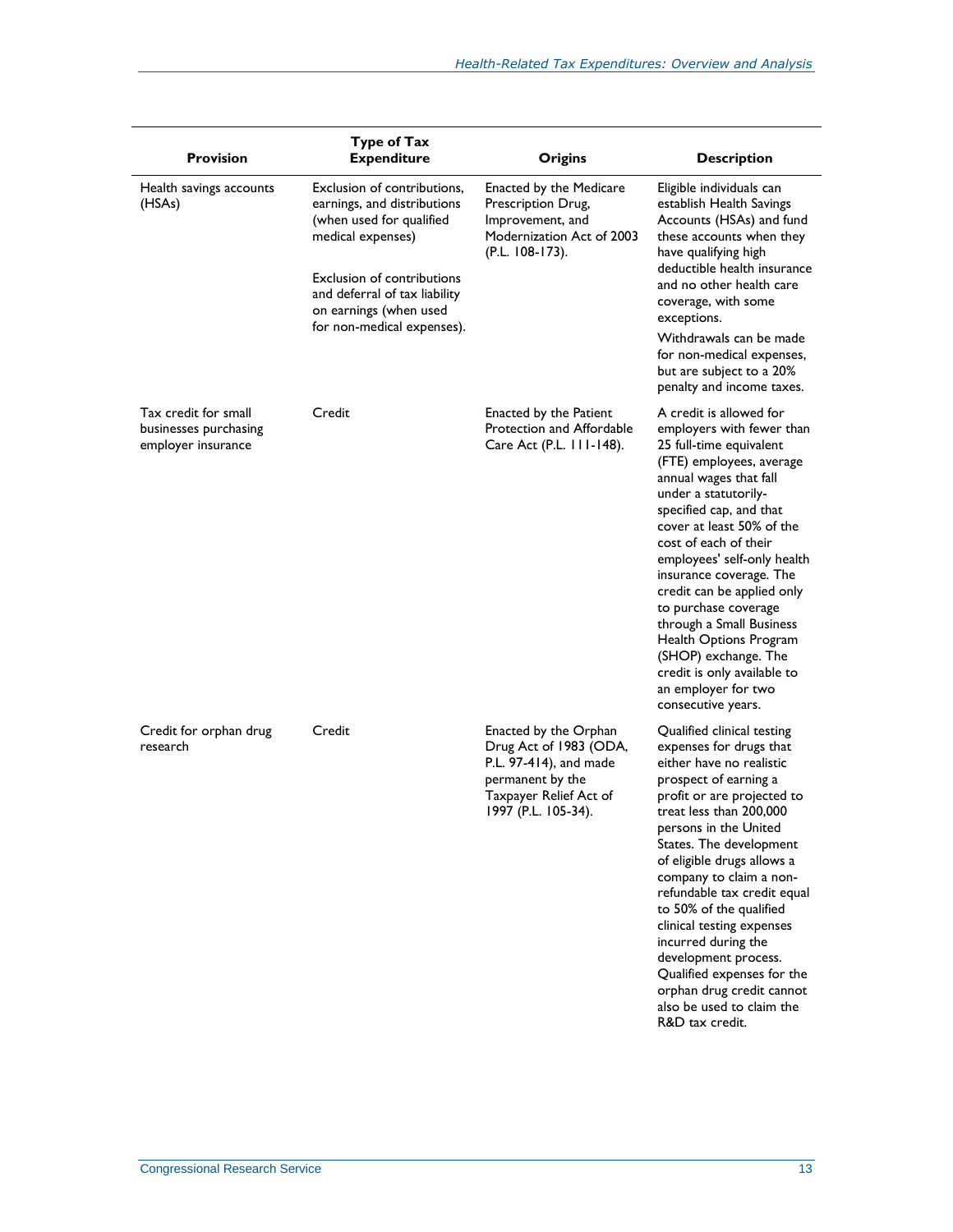| <b>Provision</b>                                                                                                            | <b>Type of Tax</b><br><b>Expenditure</b>                                                                                                                                                                                                  | <b>Origins</b>                                                                                                                                    | <b>Description</b>                                                                                                                                                                                                                                                                                                                                                                                                                                                                                                                                                                                     |
|-----------------------------------------------------------------------------------------------------------------------------|-------------------------------------------------------------------------------------------------------------------------------------------------------------------------------------------------------------------------------------------|---------------------------------------------------------------------------------------------------------------------------------------------------|--------------------------------------------------------------------------------------------------------------------------------------------------------------------------------------------------------------------------------------------------------------------------------------------------------------------------------------------------------------------------------------------------------------------------------------------------------------------------------------------------------------------------------------------------------------------------------------------------------|
| <b>Exclusion of health</b><br>insurance benefits for<br>military retirees and<br>retiree dependents<br>enrolled in Medicare | Exclusion                                                                                                                                                                                                                                 | <b>Internal Revenue Code</b><br>Sections 112 and 134, and<br>certain court decisions<br>(e.g., Jones v. United States,<br>60 Ct. Cl. 552 (1925)). | Medical benefits for those<br>military and retiree<br>dependents enrolled in<br>Medicare are exempt from<br>federal income and payroll<br>taxes.                                                                                                                                                                                                                                                                                                                                                                                                                                                       |
| Credit for purchase of<br>health insurance by certain<br>displaced persons                                                  | Credit                                                                                                                                                                                                                                    | Enacted by Trade Act of<br>2002 (P.L. 107-210).                                                                                                   | A refundable credit is<br>available for 72.5% of<br>qualified premiums paid for<br>those that were (1) eligible<br>for Trade Adjustment<br>Assistance allowances<br>because they experienced<br>job loss or (2) individuals<br>whose defined benefit<br>pension plans were taken<br>over by the Pension<br><b>Benefit Guaranty</b><br>Corporation because of<br>financial difficulties.                                                                                                                                                                                                                |
| Archer savings accounts<br><b>Medicare</b>                                                                                  | Exclusion of contributions,<br>earnings, and distributions<br>(when used for qualified<br>medical expenses)<br><b>Exclusion of contributions</b><br>and deferral of tax liability<br>on earnings (when used<br>for non-medical expenses). | Enacted by the Health<br>Insurance Portability and<br>Accountability Act of 1996<br>$(P.L. 104-191).$                                             | Contributions toward<br>Archer medical savings<br>account (MSAs). Archer<br>MSAs are tax-exempt trust<br>or custodial accounts,<br>established with a U.S.<br>financial institution, used<br>to save money exclusively<br>for future medical<br>expenses. Claimants must<br>have a high deductible<br>health plan (HDHP); have<br>no other health or<br>Medicare coverage; and be<br>either a small employer or<br>self-employed (or the<br>spouse of a self-employed<br>individual).<br>Withdrawals can be made<br>for non-medical expenses,<br>but are subject to a 20%<br>penalty and income taxes. |
| <b>Exclusion of Medicare</b>                                                                                                |                                                                                                                                                                                                                                           |                                                                                                                                                   |                                                                                                                                                                                                                                                                                                                                                                                                                                                                                                                                                                                                        |
| benefits:<br>Hospital insurance                                                                                             |                                                                                                                                                                                                                                           | Revenue Ruling 70-341,<br>1970-2 C.B. 31                                                                                                          | Medical benefits for those<br>enrolled in Medicare are                                                                                                                                                                                                                                                                                                                                                                                                                                                                                                                                                 |
| (Part A)<br>Supplementary<br>medical insurance<br>(Part B)                                                                  |                                                                                                                                                                                                                                           | Revenue Rulings 66-216<br>and 70-341, 1970-2 C.B.<br>31                                                                                           | exempt from federal<br>income and payroll taxes.                                                                                                                                                                                                                                                                                                                                                                                                                                                                                                                                                       |